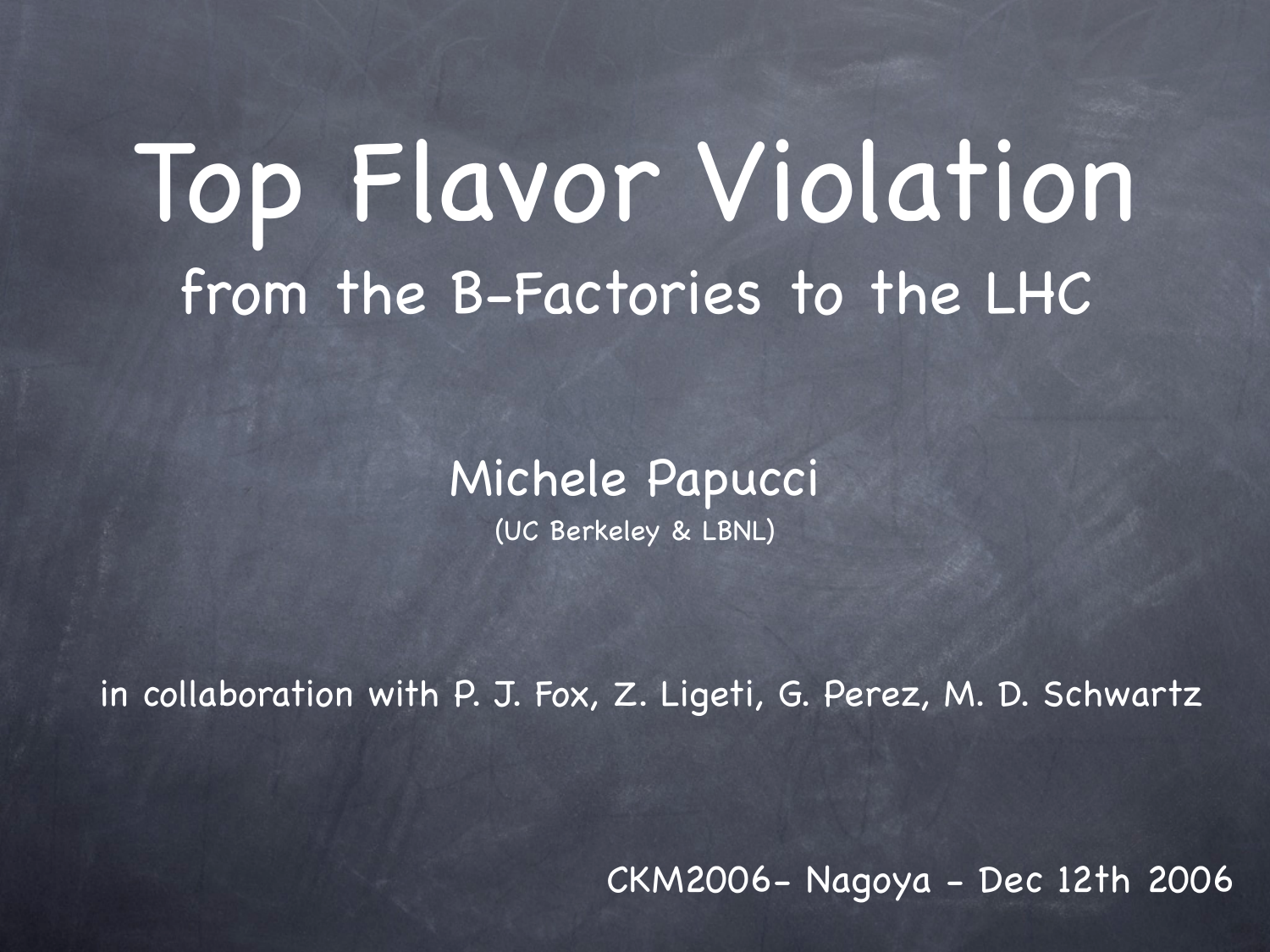### Outline

FCNCs in top decays Motivations Direct searches (past & future) Indirect bounds from B-physics experiments Conclusions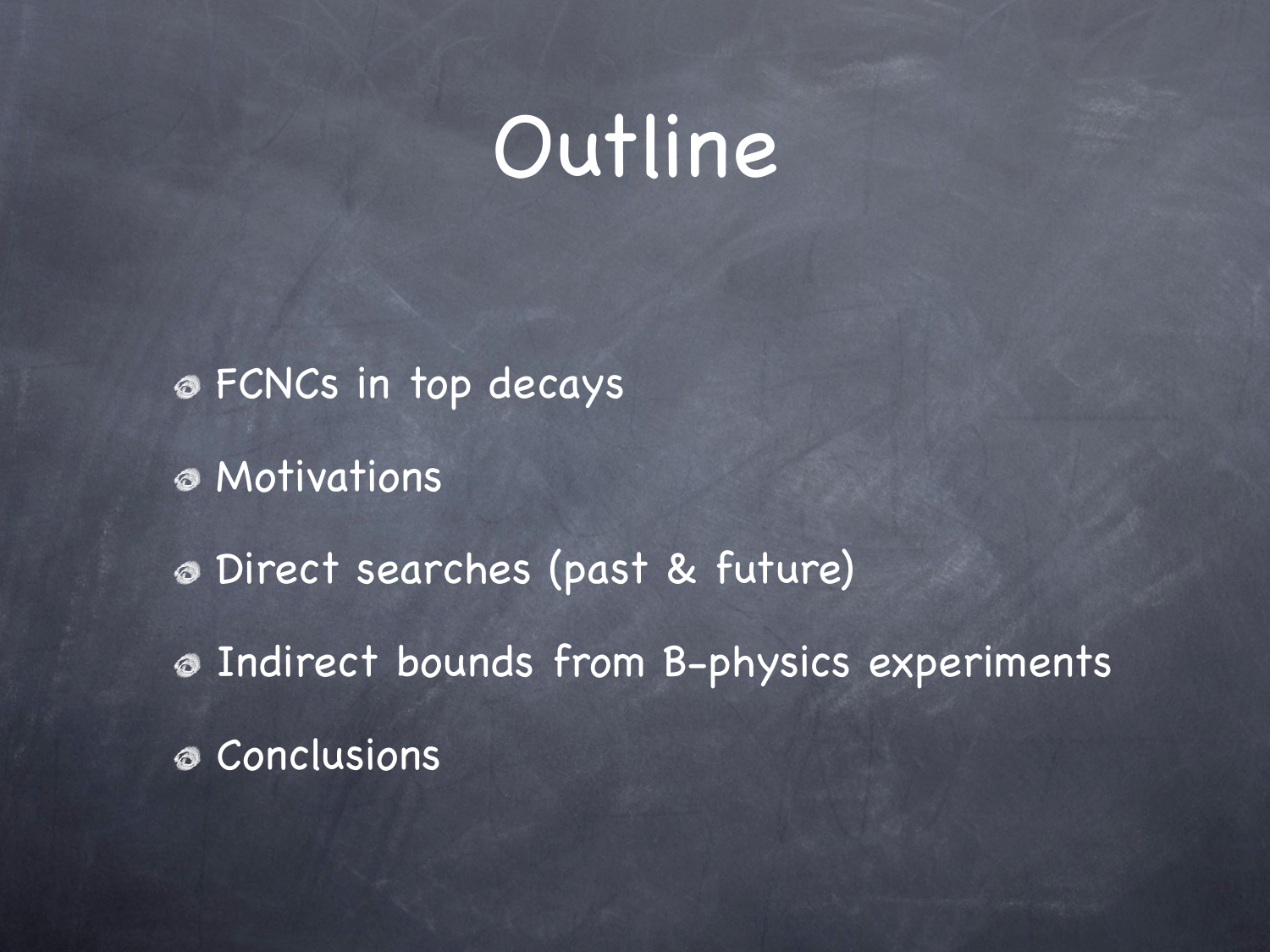## FCNC in top decays

Top rare decays:

 $ot$  +  $\rightarrow$  q Z q=u,c

t → q γ

...

this talk }



 $ot - q g$  $ot$  +  $q h$  + e.g. ph/0603131 more model dep'

 $SM: BR - 10^{-14}$ 

"SM free"  $\rightarrow$  good place to check for New Physics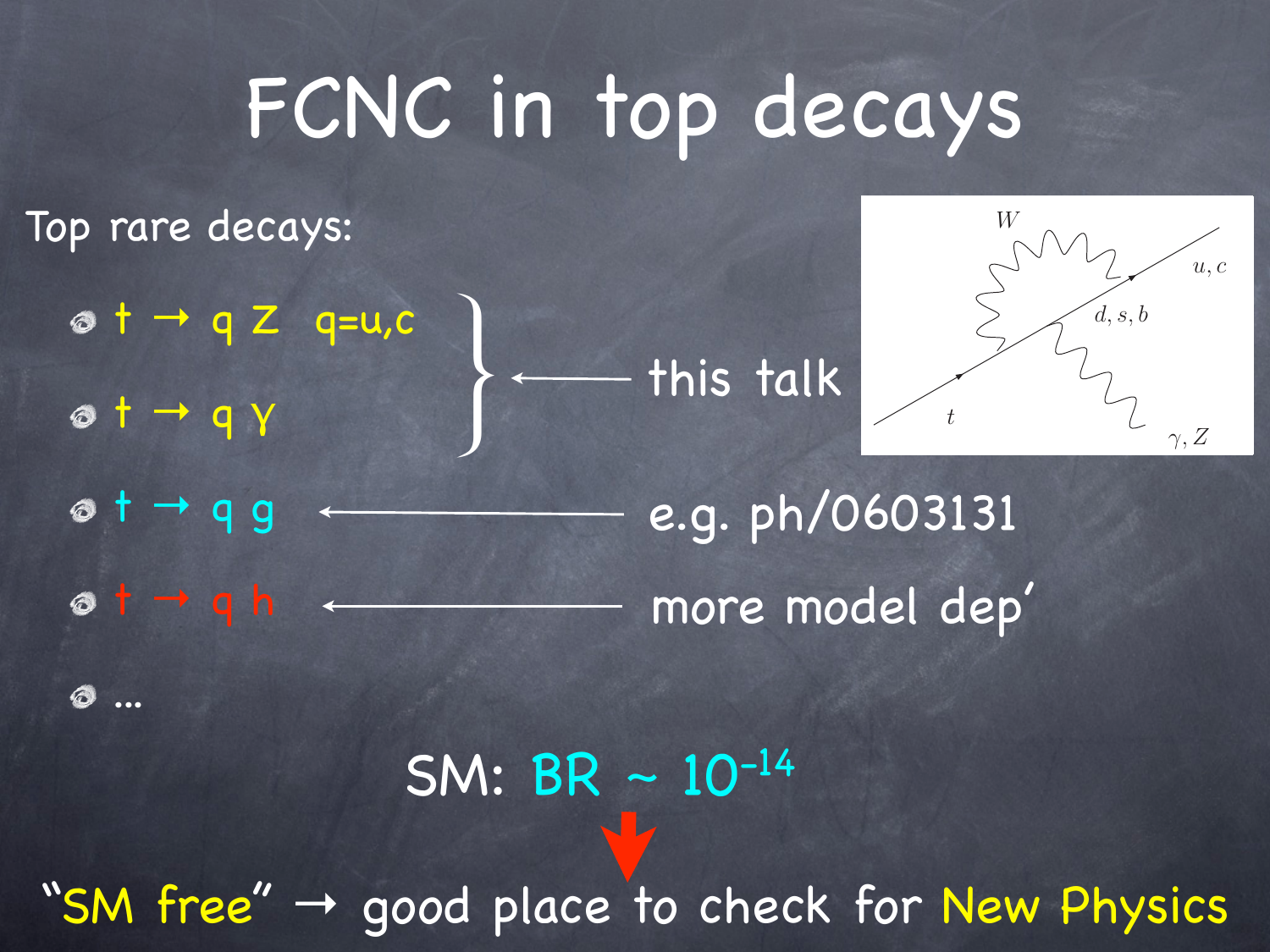### New Physics in the top sector?

NP @ TeV to stabilize the ElectroWeak scale

...NP may interact with the top



Possible new source of flavor violation if

NP ⇔ 3rd gen' ≠ NP ⇔ 1st-2nd gen'

Search for Flavor viol' in the Top sector  $(t_{L}\leftrightarrow b_{L}\Rightarrow$  search in bottom sector, but no NP there...)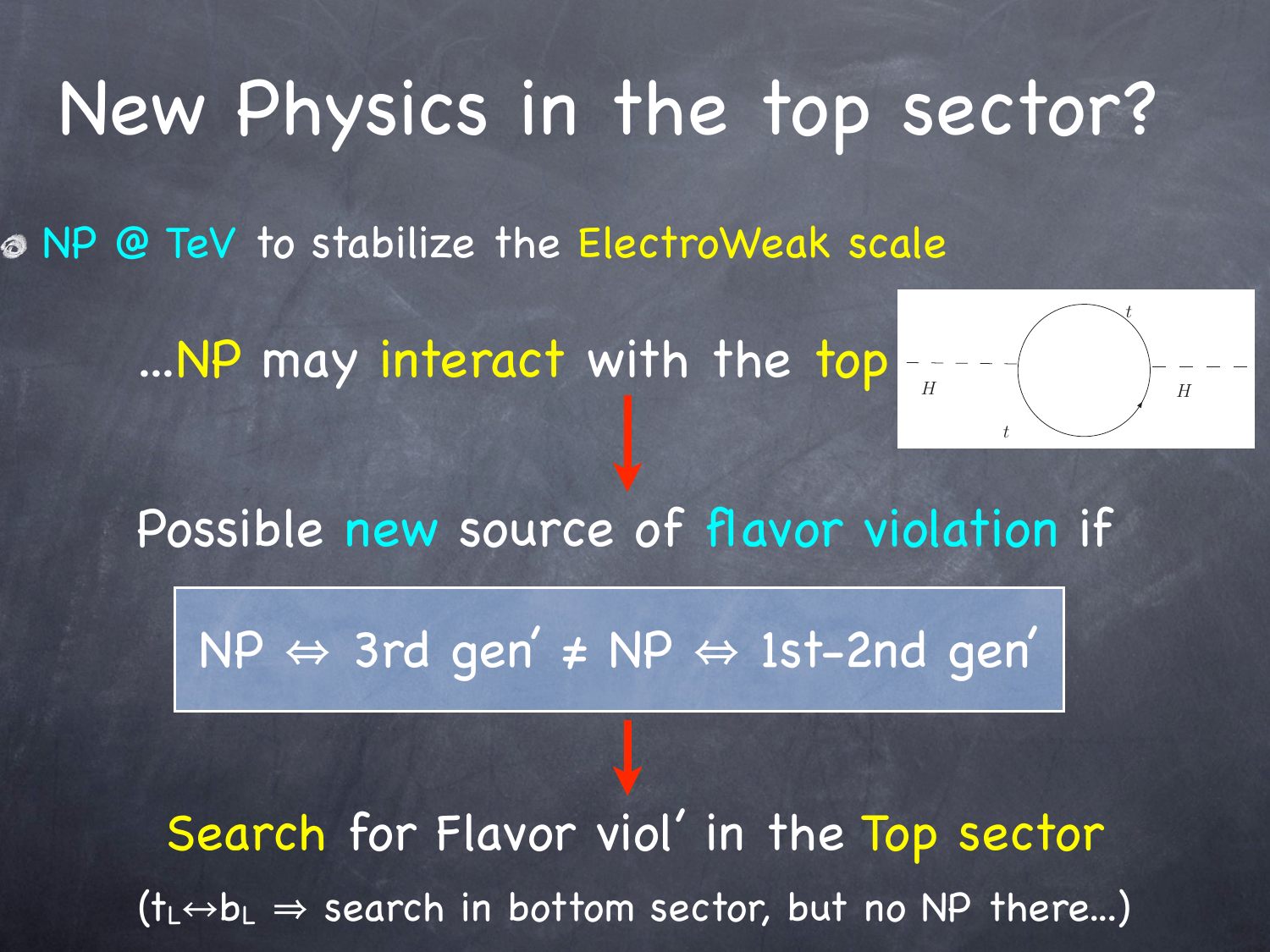# Direct bounds on top FCNCs

LEP2:

e+ e- → t c : BR(t→qZ)<13.7% @ 95%CL

Hera:

e- p → t e- : BR(t→uγ)<0.6% @ 95%CL CDF:

BR(t→qZ)<33% @ 95%CL

We need a top factory...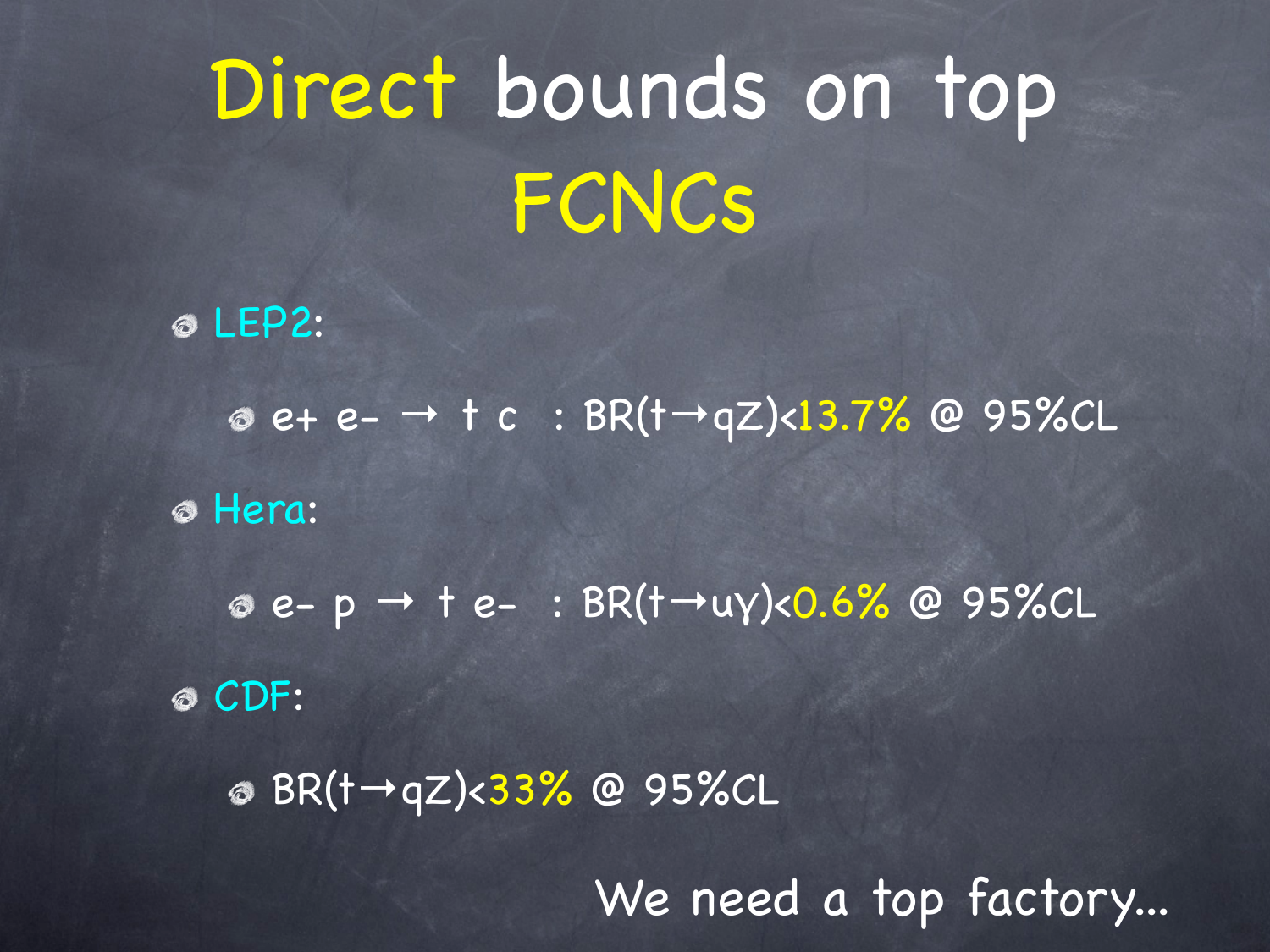#### The LHC:  $1 \ tt$  pair  $s$  $\overline{t\overline{t}}$  $\overline{t}$  pair  $s^{-1}$ exp<sup>−1</sup>



the perfect place...

...to probe FCNC top decays

| channel                                       | $\rightarrow Zu(c)$                                                                                                                       | $\gamma u(c)$        | $t \rightarrow qu(c)$  |                       |                      |
|-----------------------------------------------|-------------------------------------------------------------------------------------------------------------------------------------------|----------------------|------------------------|-----------------------|----------------------|
|                                               |                                                                                                                                           |                      | $3$ jets'              | 4 jets                | (combined)           |
| upper limit on BR $(L = 10 \text{ fb}^{-1})$  | $\parallel$ 3.4 $\times$ 10 <sup>-4</sup> $\parallel$ 6.6 $\times$ 10 <sup>-5</sup> $\parallel$ 1.7 $\times$ 10 <sup>-3</sup> $\parallel$ |                      |                        | $12.5 \times 10^{-3}$ | $1.4 \times 10^{-3}$ |
| upper limit on BR $(L = 100 \text{ fb}^{-1})$ | $6.5 \times 10^{-5}$                                                                                                                      | $1.8 \times 10^{-5}$ | $1.5.0 \times 10^{-4}$ | $8.0 \times 10^{-4}$  | $4.3 \times 10^{-4}$ |

Table 7: The expected 95% confidence level limits on the FCNC top decays branching ratio in the absence (Carvalho, Castro, Onofre, Veloso 2005)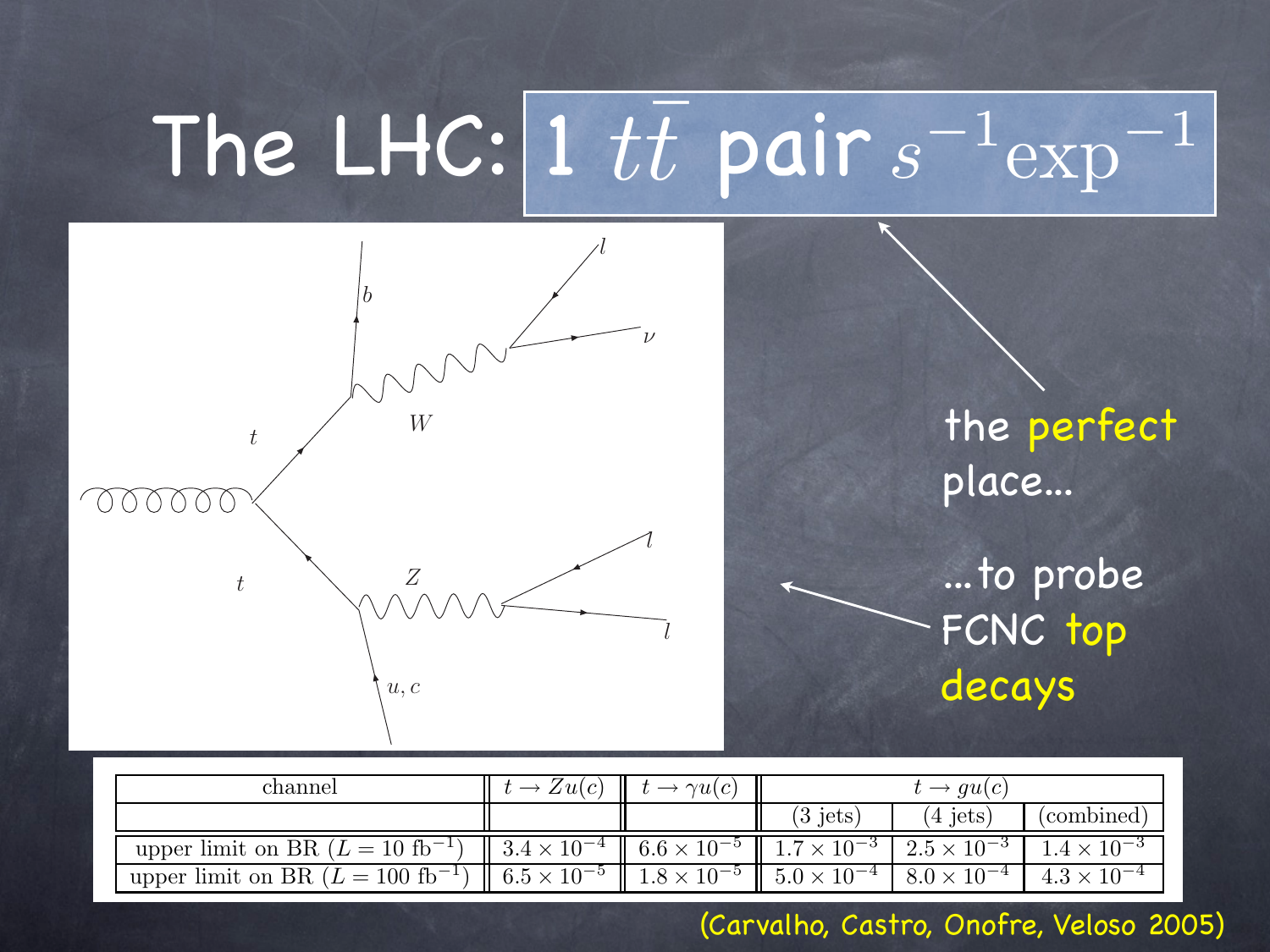## Indirect constraints?

Top FCNCs can affect other observables:



What are the present bounds? Is the LHC window still open?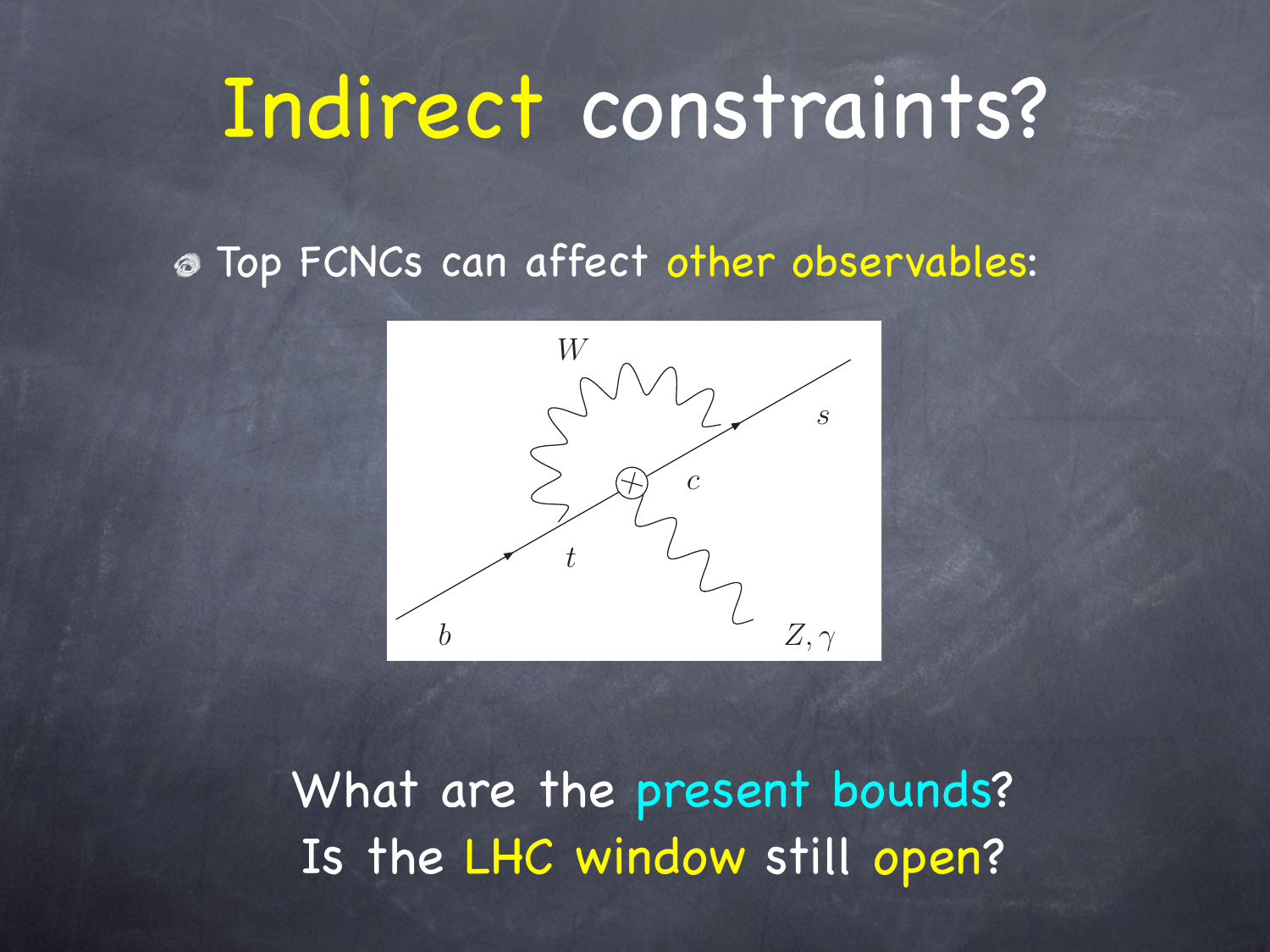## A Model-Indep' analysis

- Write SM + all possible dim-6 operators contributing to top FCNCs. (Buchmuller Wyler '86)
- Assume a valid perturbative expansion in v/ΛNP
- Assume SU(2)xU(1) invariance
- "No CP violation " (~ be conservative with CPV)
- Look at all the possible indirect bounds...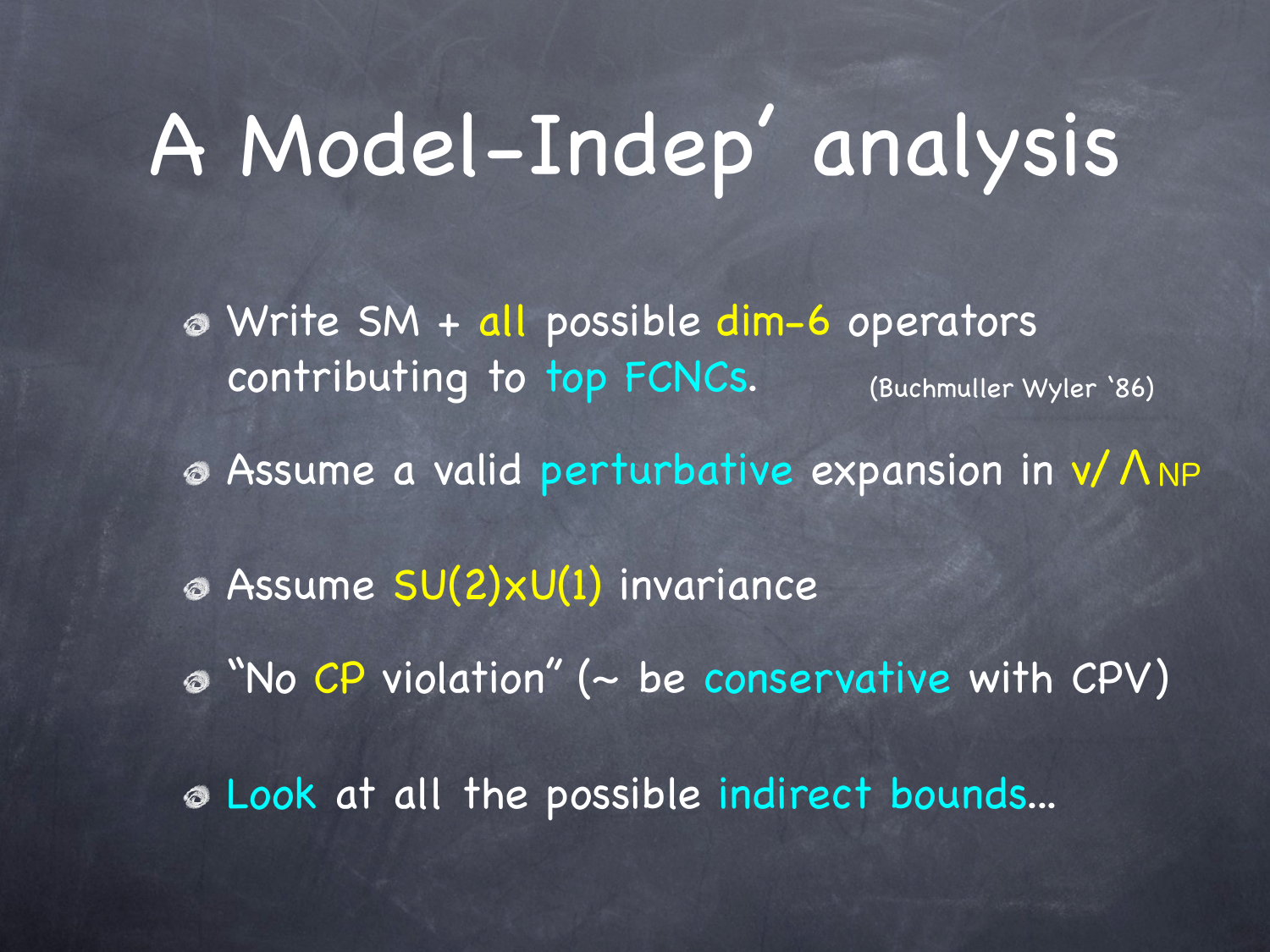## The main players:

2 LL operators:

 $L_{LL}^{u} = i \left[ \overline{Q}_{3}\tilde{H} \right] \left[ \left( \not{D}\tilde{H}^{\dagger} \right) \right]$  $Q_i$  $\rceil$   $i$   $\lceil$  $\overline{Q}_3$  $\left( \vec{p} \right)$   $\left[ \tilde{H}^{\dagger} Q_i \right]$  $+$  h.c.  $\mathcal{O}_{LL}^h=i\left[\overline{Q}_3\gamma^\mu Q_i\right]\left[H^\dagger D_\mu H\right]\, +\text{h.c.}$ 

4 LR,RL operators:

 $\begin{align} &\mathcal{O}^u_{LL} = i\left[\overline{Q}_3\tilde{H}\right]\left[\left(p\tilde{H}^\dagger\right)Q_i\right] - i\left[\overline{Q}_3\right]\ &\mathcal{O}^h_{LL} = i\left[\overline{Q}_3\gamma^\mu Q_i\right]\left[H^\dagger D_\mu H\right] \ + \ \mathsf{4}\ \textsf{LR,RL}\ \textsf{operators:}\ &\mathcal{O}^W_{LR} = g^\prime\left[\overline{Q}_3\sigma^{\mu\nu}\tau^a\tilde{H}\right]u_iW^a_{\mu\nu} + \text{h.} \ &\mathcal{O}^B_{LR} = g^\prime\left$  $\mathcal{O}_{LR}^W = g \left[ \overline{Q}_3 \sigma^{\mu\nu} \tau^a \tilde{H} \right] u_i W^a_{\mu\nu} + \text{h.c.}$  $\mathcal{O}_{LR}^{B}=g^{\prime}\left[\overline{Q}_{3}\sigma^{\mu\nu}\tilde{H}\right]u_{i}B_{\mu\nu}+\mathrm{h.c.}$  $+ LR \leftrightarrow R L$ 

1 RR operator:  $\mathcal{O}_{RR}^u = i \overline{u}_3 \gamma^\mu u_i \left[ H^\dagger D_\mu H \right] \, + \text{h.c.}$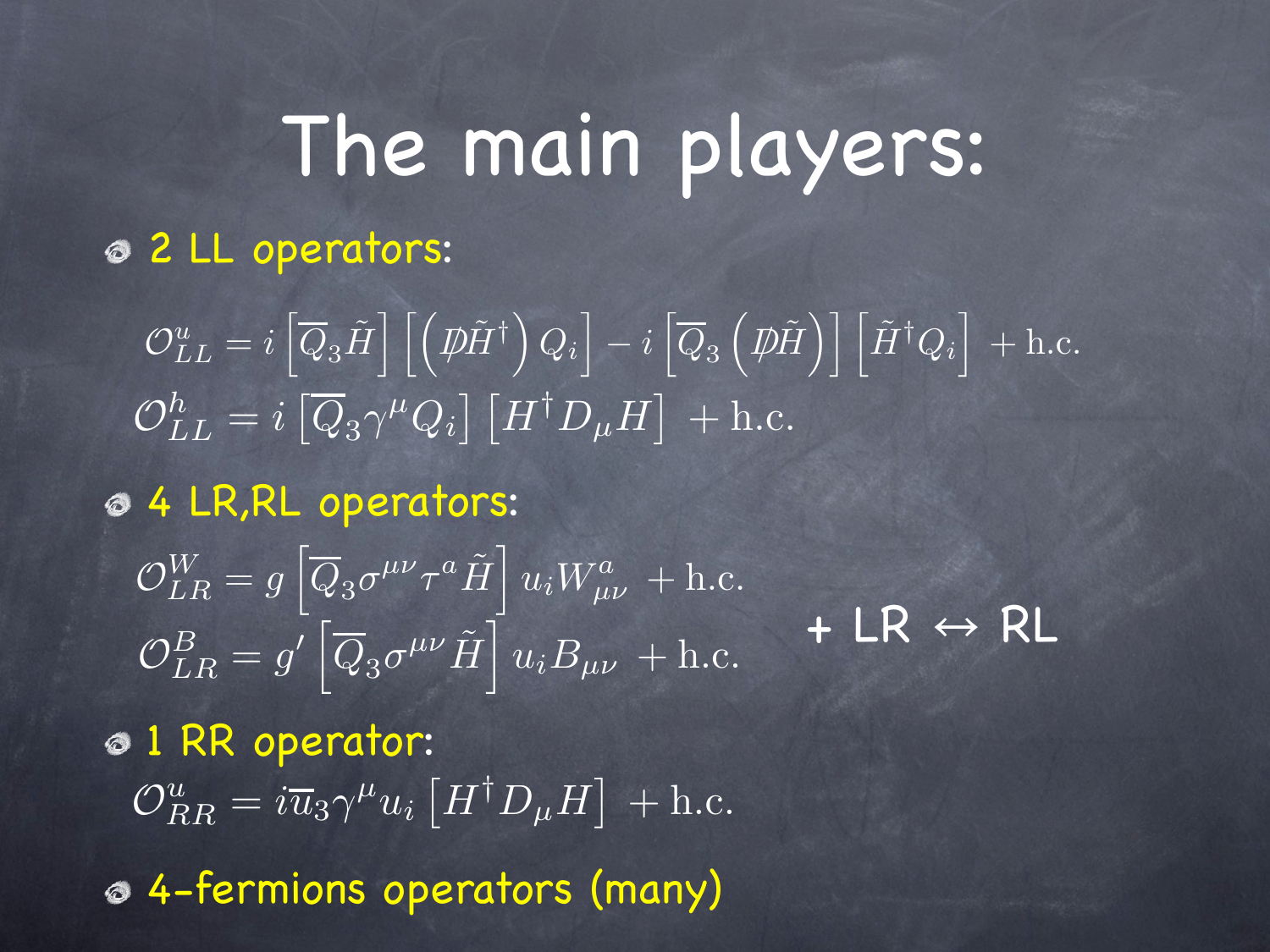# The plot

+...

#### After EWSB:



semileptonic B decays  $b \rightarrow s\gamma$  &  $b \rightarrow s$ |+|- &  $b \rightarrow \rho \gamma$  $\circ$   $\Delta$ F=2 (Unitarity) T,U,V (EWPT) **Look at constraints coming from:**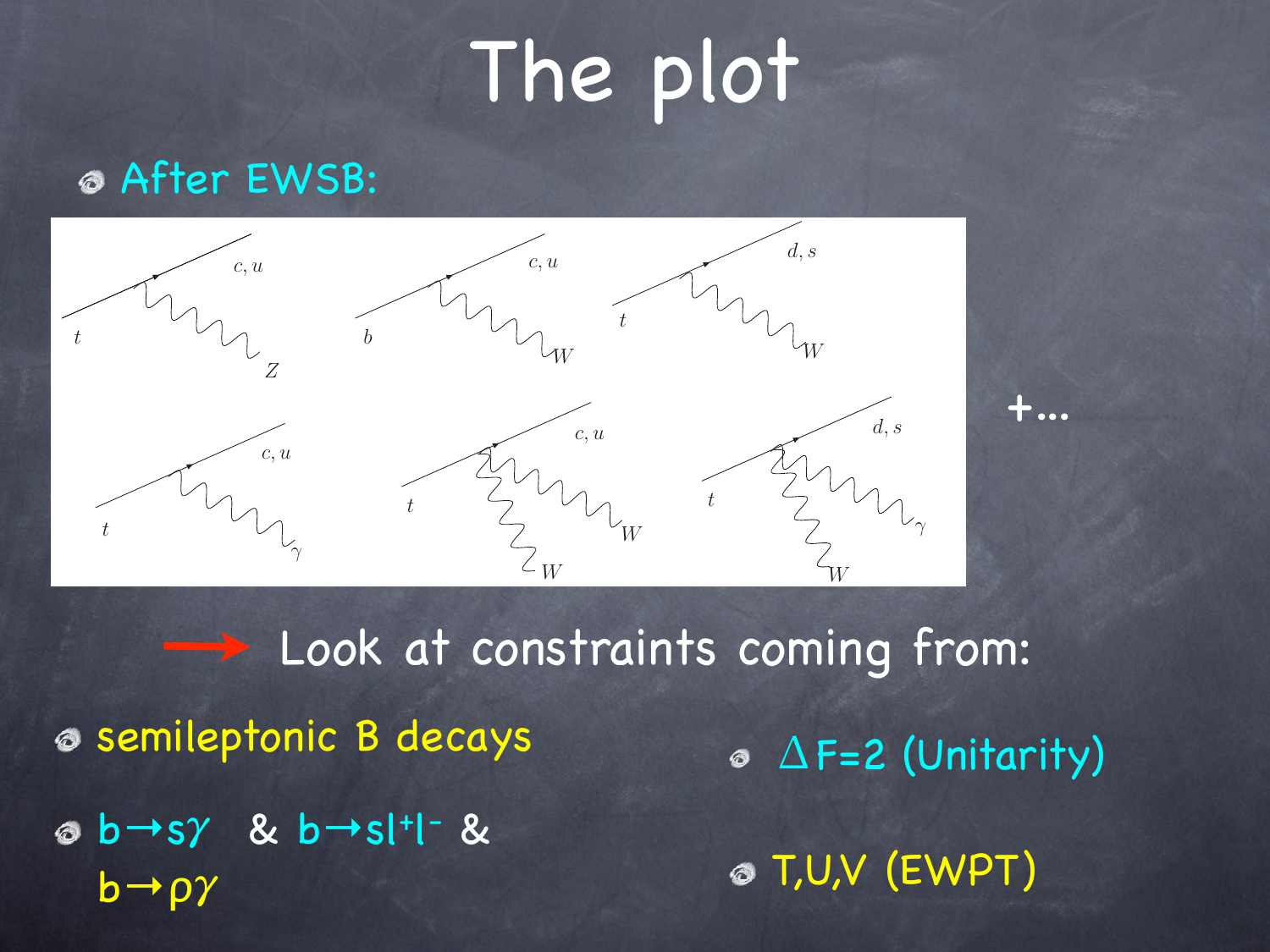### LHC reach

In terms of the previous operators, the LHC reach corresponds to:

t→qγ: Λ< 2.6TeV

 $\sigma$  t→qZ:  $\Lambda$ < 1.2TeV for op' involving B<sub>µv</sub> Λ< 2.3TeV others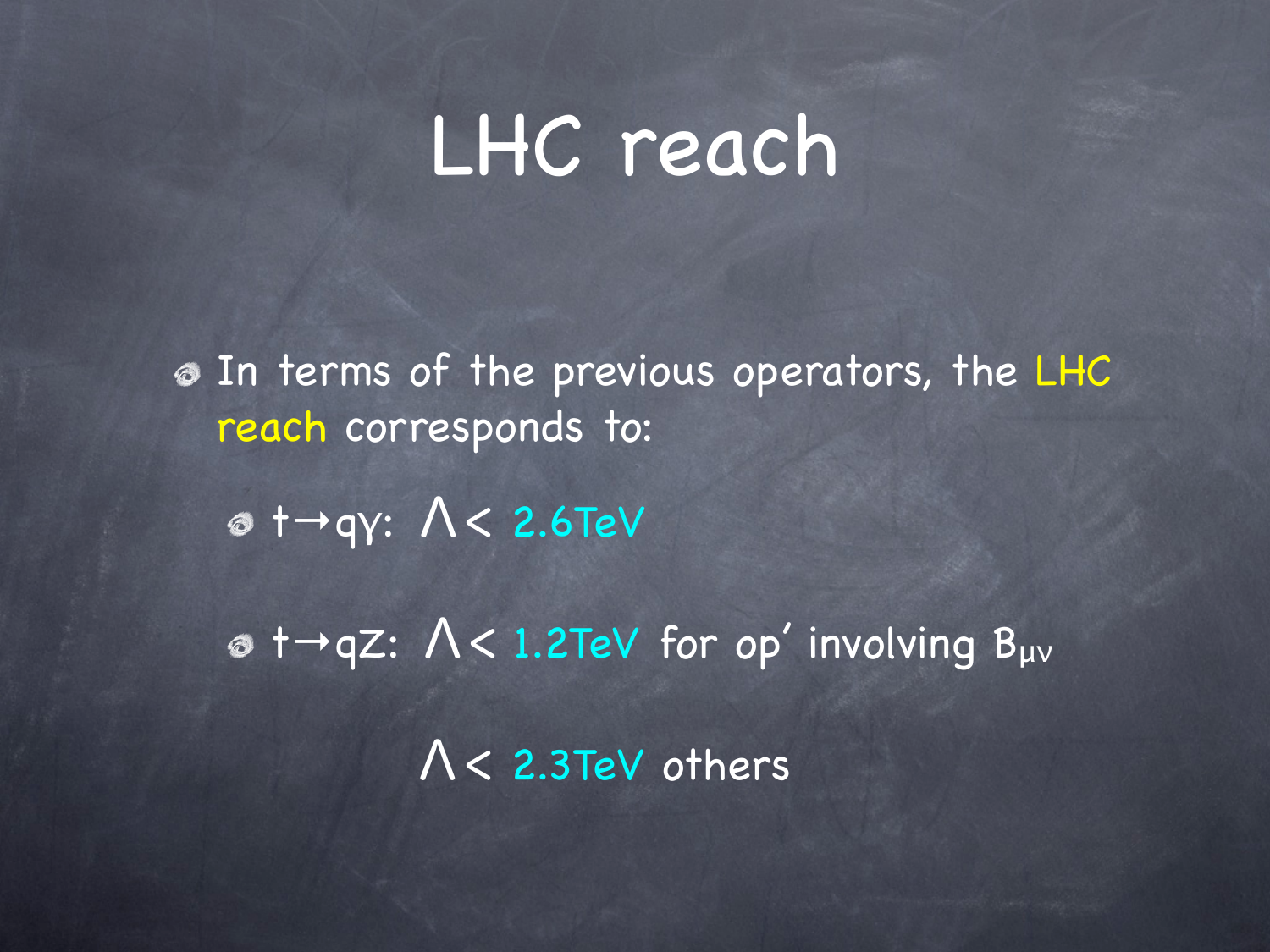## Semileptonic B-decays

Tree level bWc & bWu couplings LL operator: same structure of the SM  $\bullet$  shift of  $V_{cb}$  and  $V_{ub}$ constrained only by unitarity / ΔF=2 (later) bLcR & bLuR couplings can be constrained by present data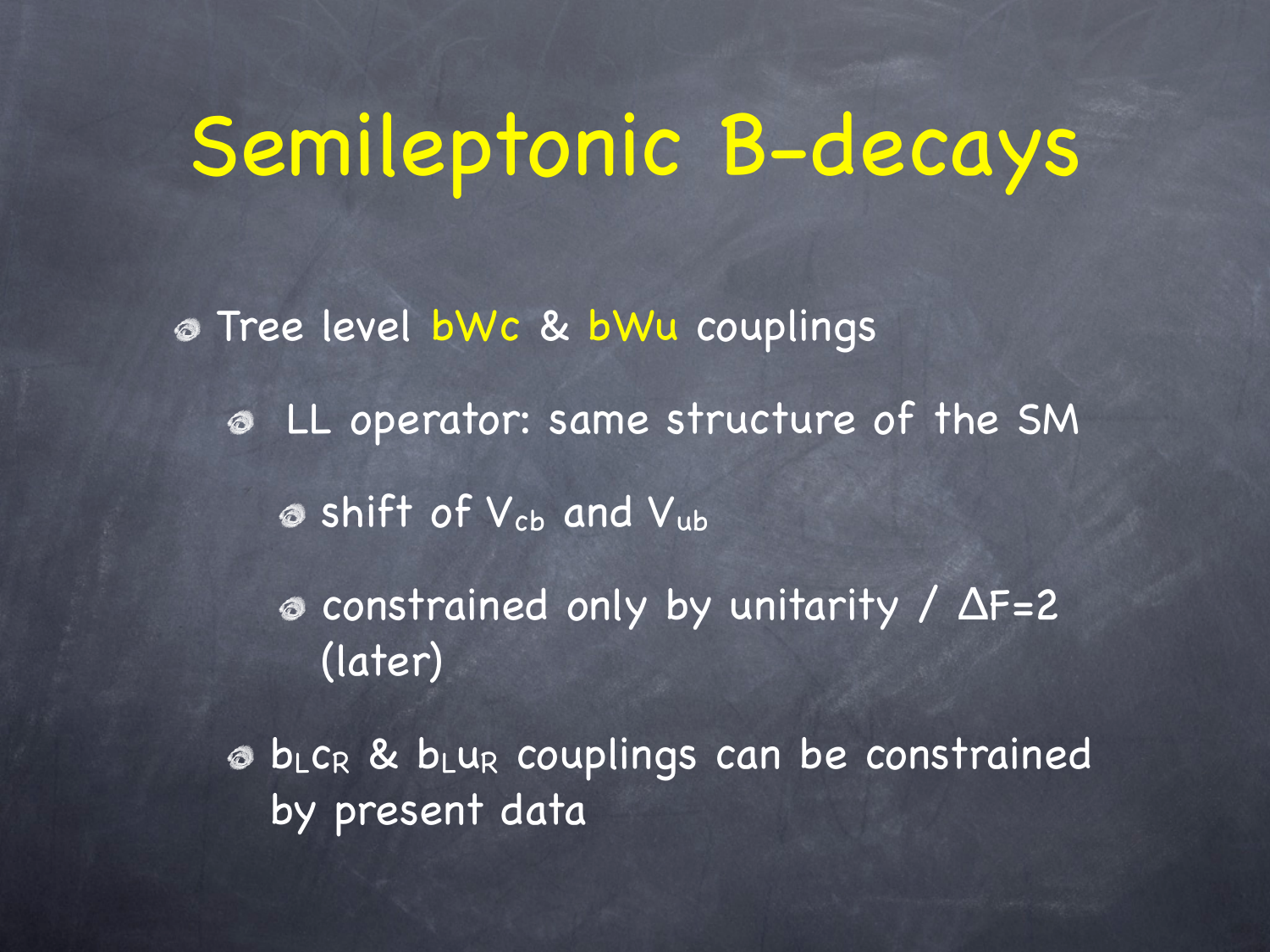Semileptonic B-decays (cont'd) For t→c:  $\omega$  inclusive B $\rightarrow$ X<sub>c</sub>l  $\nu$  partial rates and lepton energy moments (BaBAR '04)  $\circledcirc$  B→D\*l  $\nu$  form factors and B→Dl  $\nu$  / B→D\*l  $\nu$  ratio For t→u: inclusive B→Xulν measurements ("BLL" method) exclusive B→πlν Λ> 1 TeV @ 95%CL Λ> 1 TeV @ 95%CL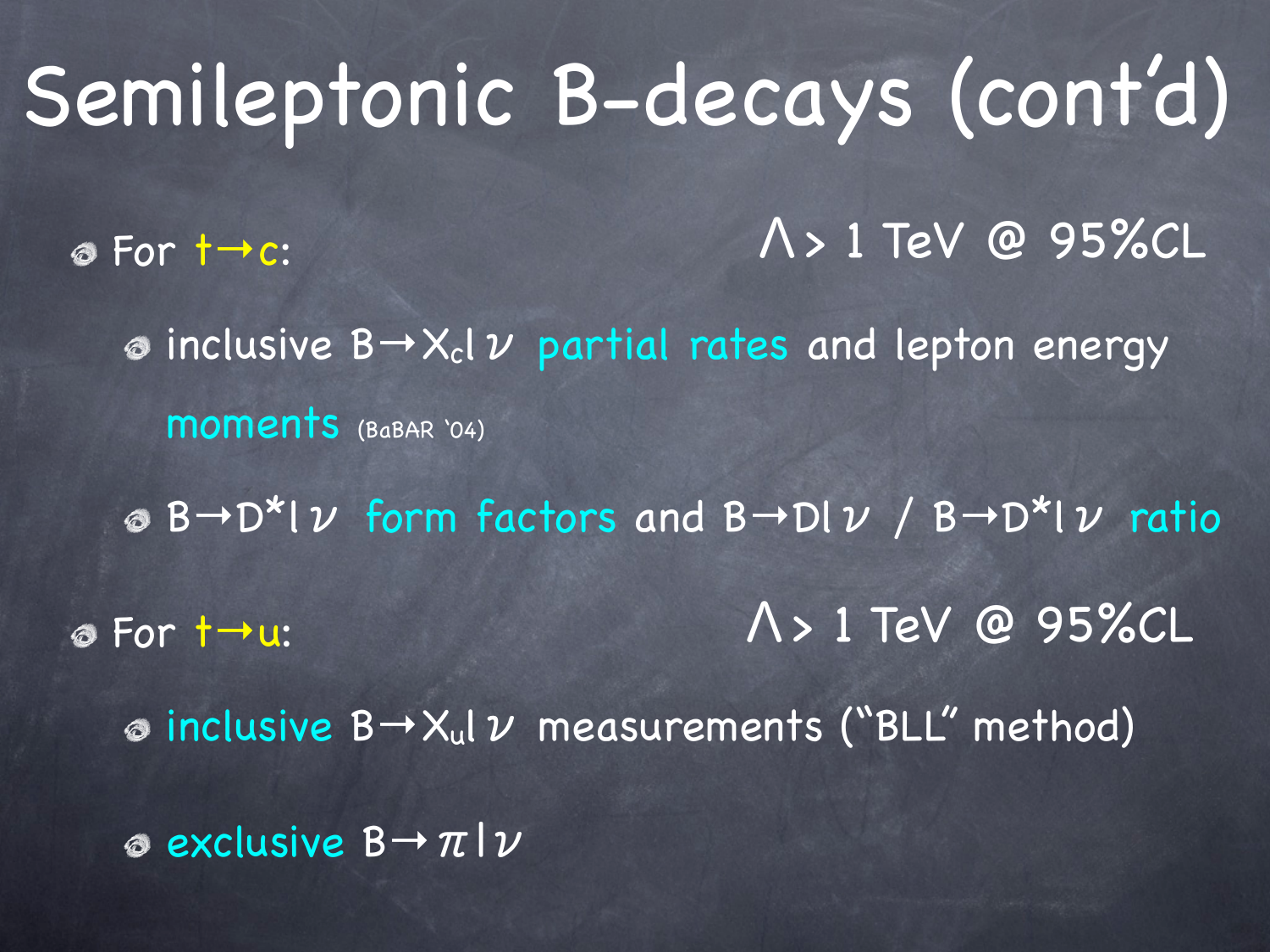# Unitarity & New Physics

#### $\bullet$  We have enough data to constrain SM V<sub>CKM</sub> + NP:



Assumptions: V<sub>ckM</sub> unitary, NP affects "loop" observ'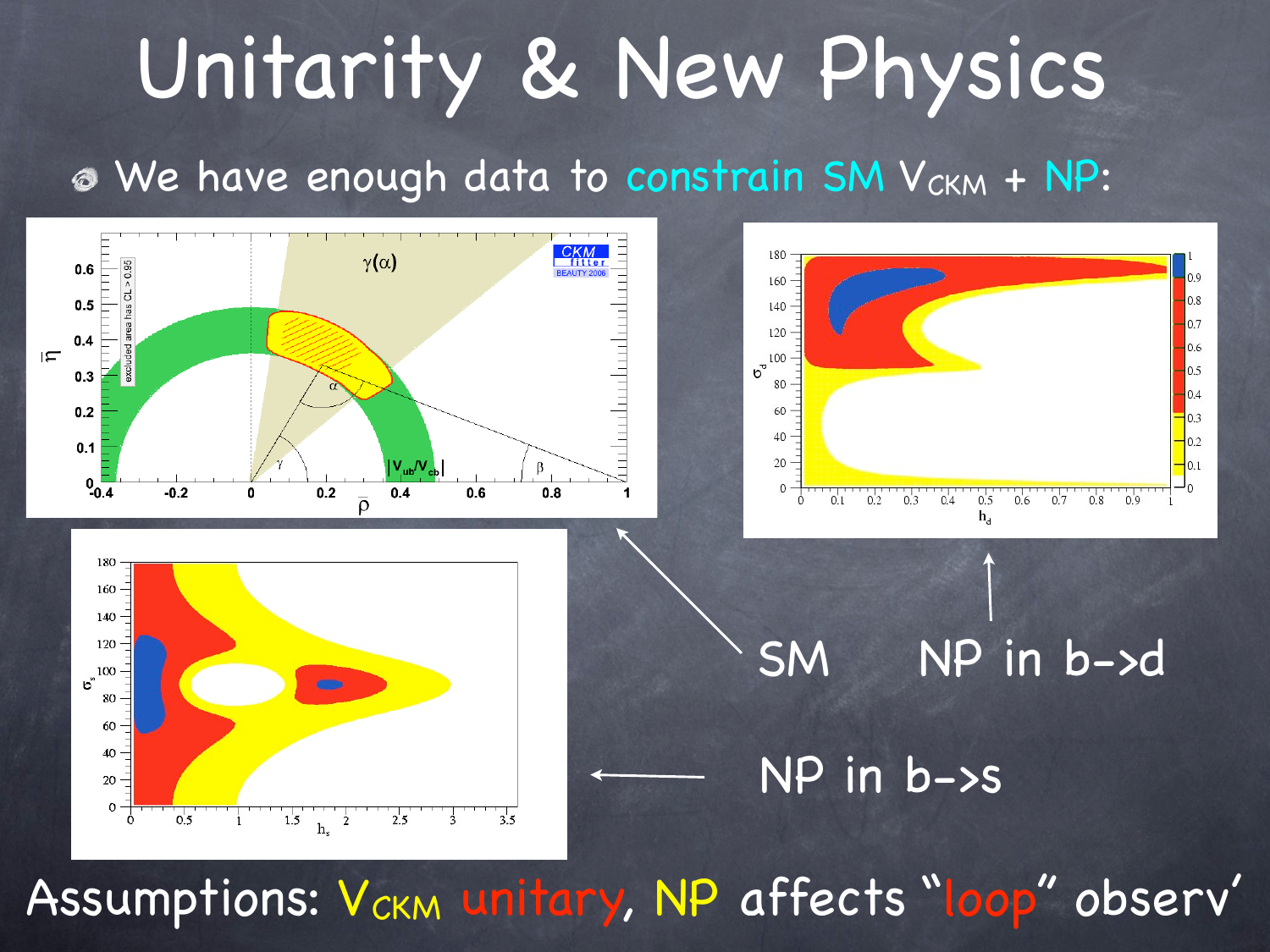## Unitarity & LL operators

LL NP is indistinguishable from the SM in bWc, bWu and modify V<sub>CKM</sub> at tree level...

redefine:

$$
V_{cb}^{exp}=V_{cb}^{SM}+NP \& V_{ub}^{exp}=V_{ub}^{SM}+NP
$$

In the CKM fit we are now fitting a different unitary matrix containing the measured Vubexp and  $V_{cb}$ <sup>exp</sup> and corresponding "  $V_{ts}$ <sup>fit"</sup> & " $V_{td}$ <sup>fit"</sup>

Compute ΔF=2 contrib' SM+NP and reexpress them in term of  $V_{td}$ <sup>fit</sup> and  $V_{ts}$ <sup>fit</sup> as SM<sup>fit</sup>+NP'

constrain NP'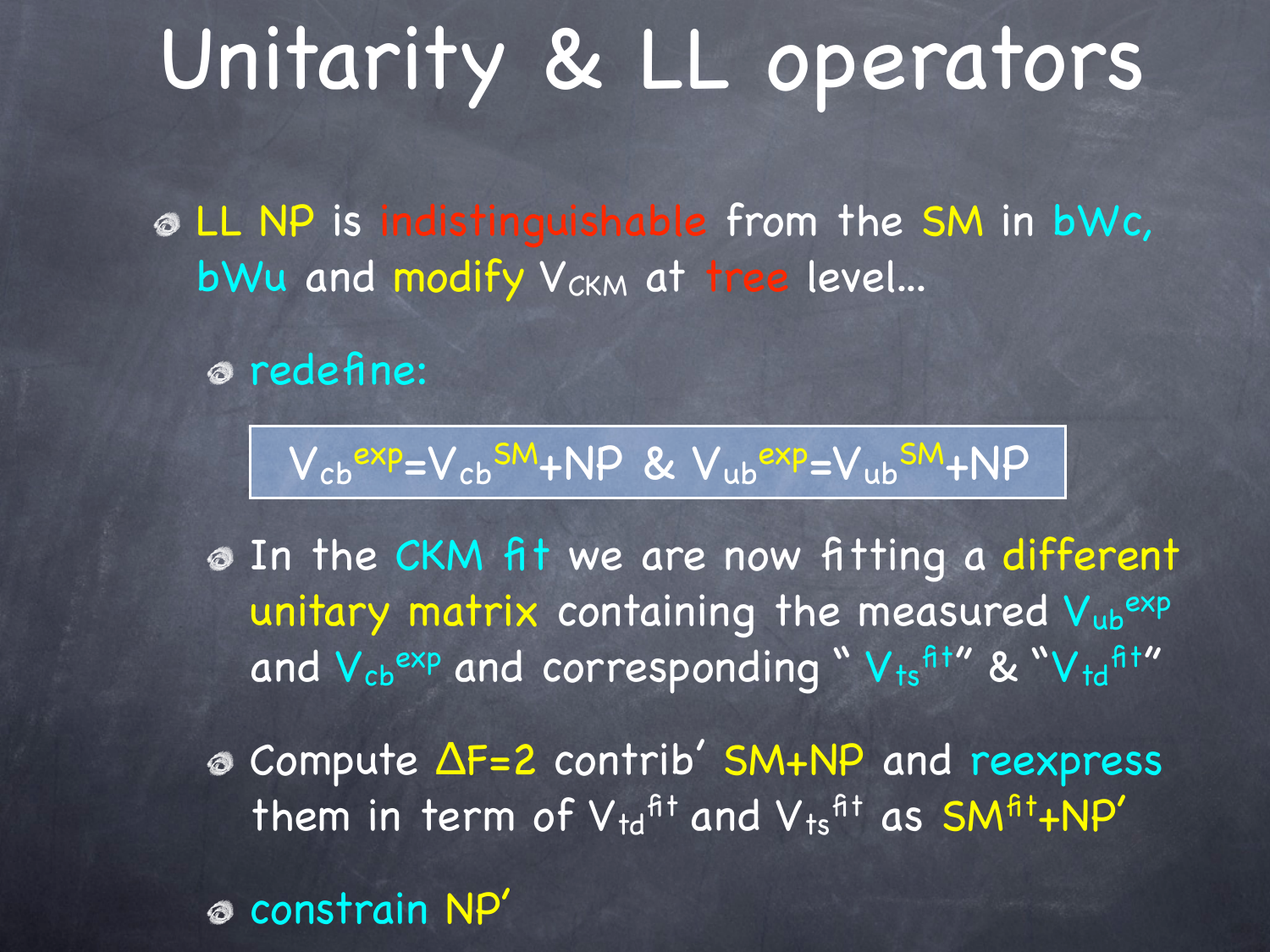### $\triangle$ F=2

<sup>®</sup> Constraints on op' involving t<sub>LqL</sub> (tree level + 1-loop): © Λ>1-1.6 TeV for O<sub>LL</sub><sup>u</sup> & Λ>8 TeV for O<sub>LL</sub>h

<sup>®</sup> Constraints on op' involving trqL and W's (1loop)

Λ>0.7,1.7 TeV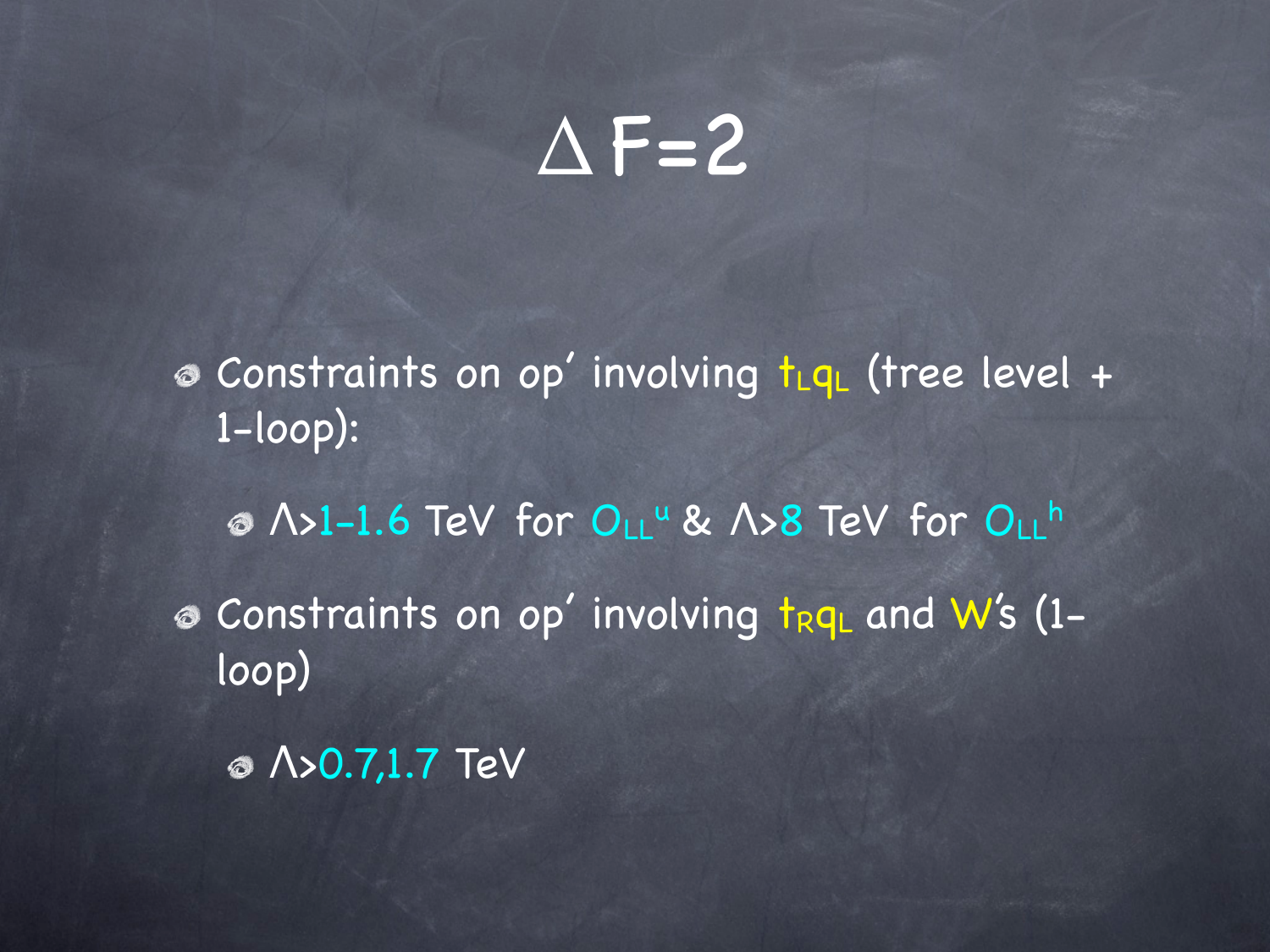# $b \rightarrow s$ l+l-&  $b \rightarrow s \gamma$

+...

 $\odot$  NP contributions to C<sub>3</sub>, C<sub>7</sub> $\gamma$ , C<sub>9V</sub>, C<sub>10A</sub> @ M<sub>W</sub>:



Contributions from:  $t_{L}c_{L}$  operators (tree level + 1-loop)  $\circledcirc$ Λ>7.5 TeV & Λ>2.6 TeV  $\bullet$  t<sub>R</sub>c<sub>L</sub> operators at 1-loop Λ->1.9 & Λ+>2.6 TeV for Wμν op' Λ>1.6 TeV for Bμν op'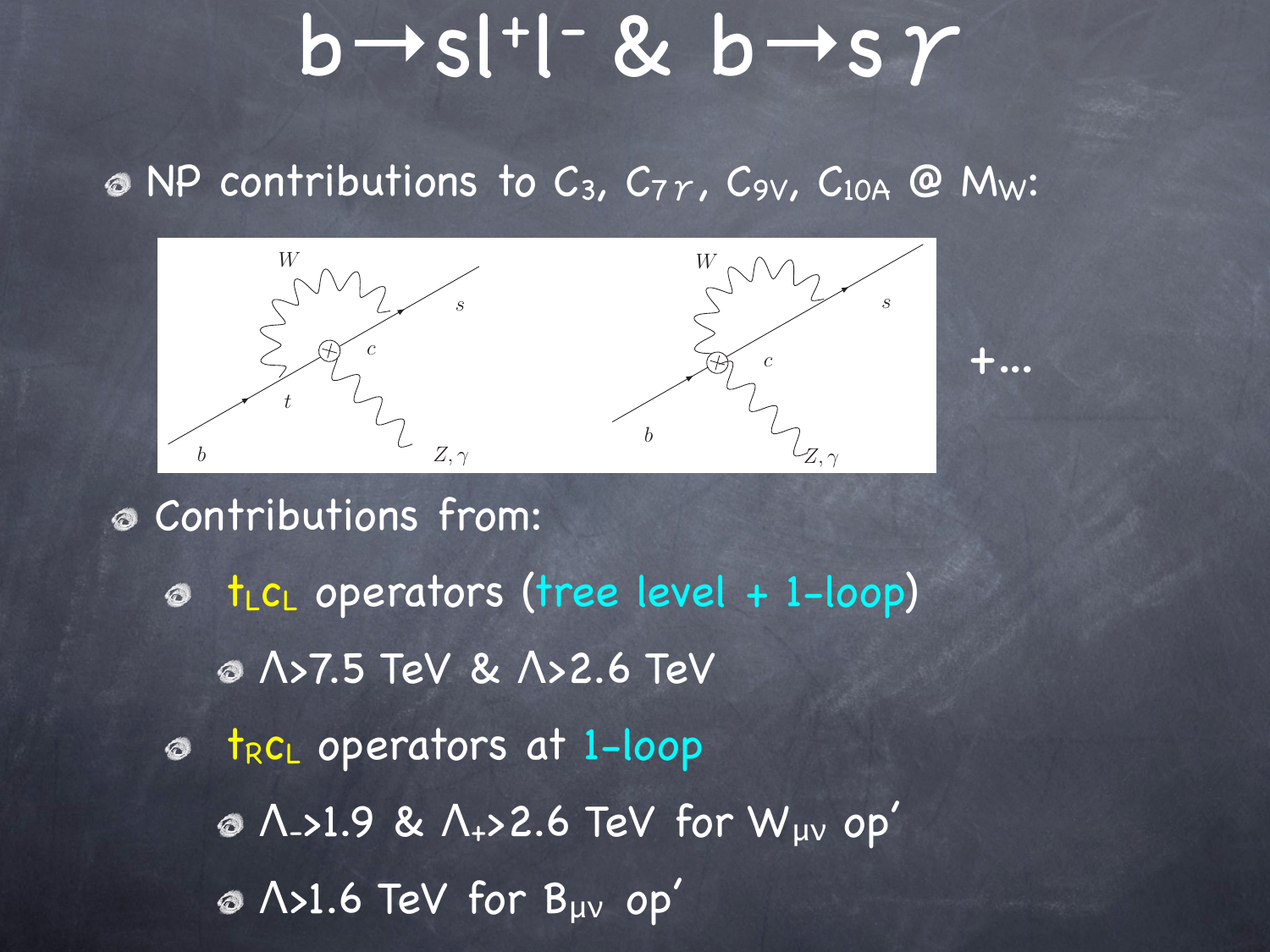### ...The rest

ElectroWeak Precision Tests:

At order v2/Λ2 only charged gauge bosons self energies are corrected  $(T, U, V)$  by  $t_{L}q_{L}$  and  $t_{R}q_{L}$ 

Constraints are very weak: Λ>400-500 GeV

4-fermions op':

LEP2 constrained contact terms involving top and a light quark

 $\Phi \ {\rm BR}(t \to c e^+ e^-)$   $\boxed{M_{ee} = 80 \div 100 {\rm GeV}}$ from contact terms is beyond LHC reach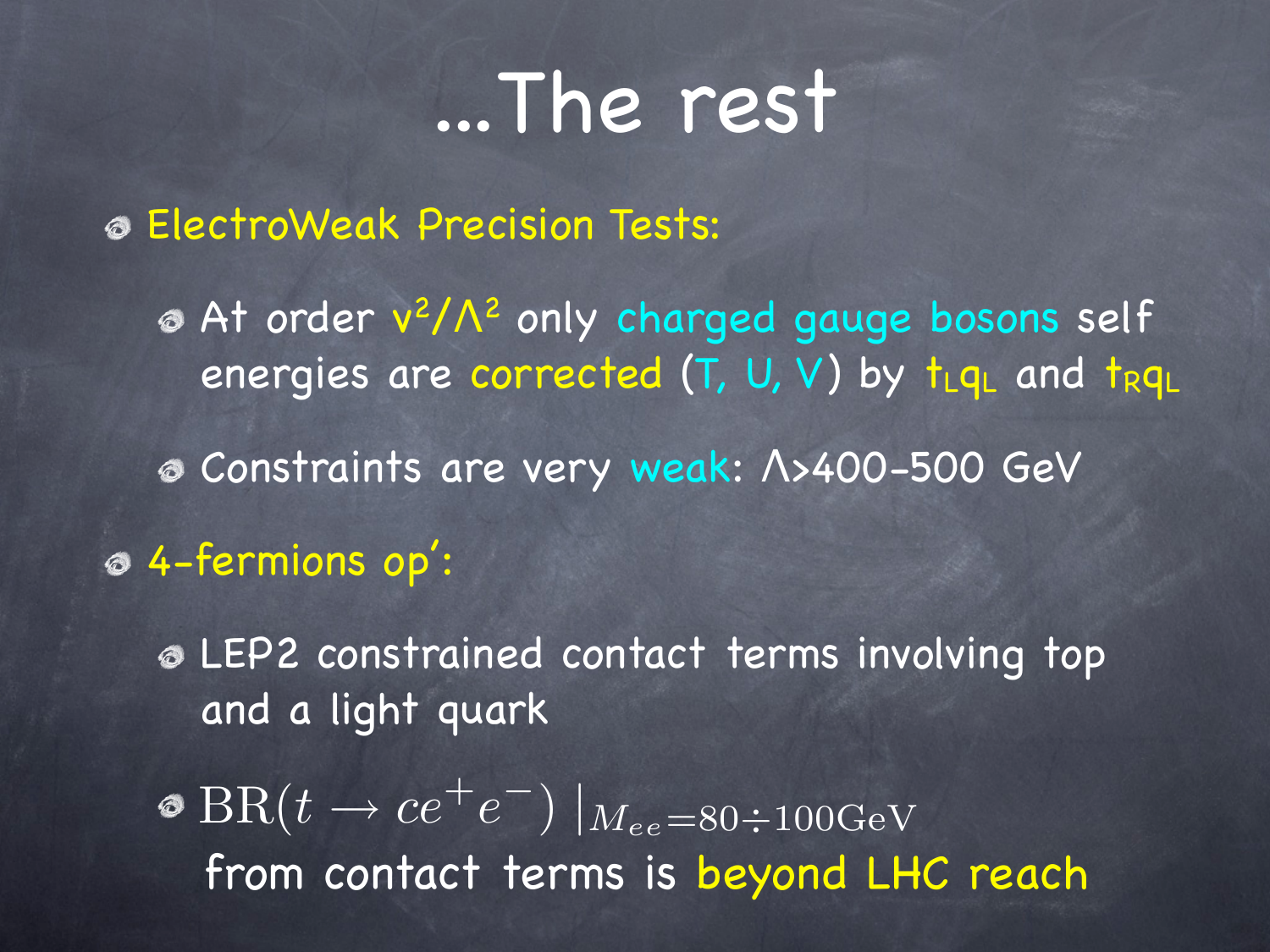## Results

| A [TeV] OLL <sup>U</sup> OLL <sup>h</sup> ORL WORL BOLR WOLR BORR U |                 |   |                        |     |           |                   |       |
|---------------------------------------------------------------------|-----------------|---|------------------------|-----|-----------|-------------------|-------|
| $ 1-CZ(N) $ 2.3 2.3 2.3                                             |                 |   |                        |     | $1.2$ 2.2 | $\vert 1.2 \vert$ | 2.3   |
| $\dagger \rightarrow C \gamma$ (A<)                                 |                 |   | 2.6                    | 2.6 | 2.6       | 2.6               |       |
| $\overline{b\rightarrow s\gamma+b\rightarrow s}$  + -               |                 |   | $2.6$ 7.5 1.9(2.6) 1.6 |     |           |                   |       |
| $\Delta F = 2$                                                      | 1.4             | 8 | 0.8                    |     |           |                   |       |
| <b>EWPT</b>                                                         | 0.5             |   |                        |     | <b>Ly</b> |                   |       |
| $b \rightarrow c l \nu$                                             | $\qquad \qquad$ |   |                        |     |           |                   |       |
| LHC window   closed   closed   ajar   ajar                          |                 |   |                        |     | open      | fully             | fully |
|                                                                     |                 |   |                        |     |           | open              | open  |

and similar for t→u...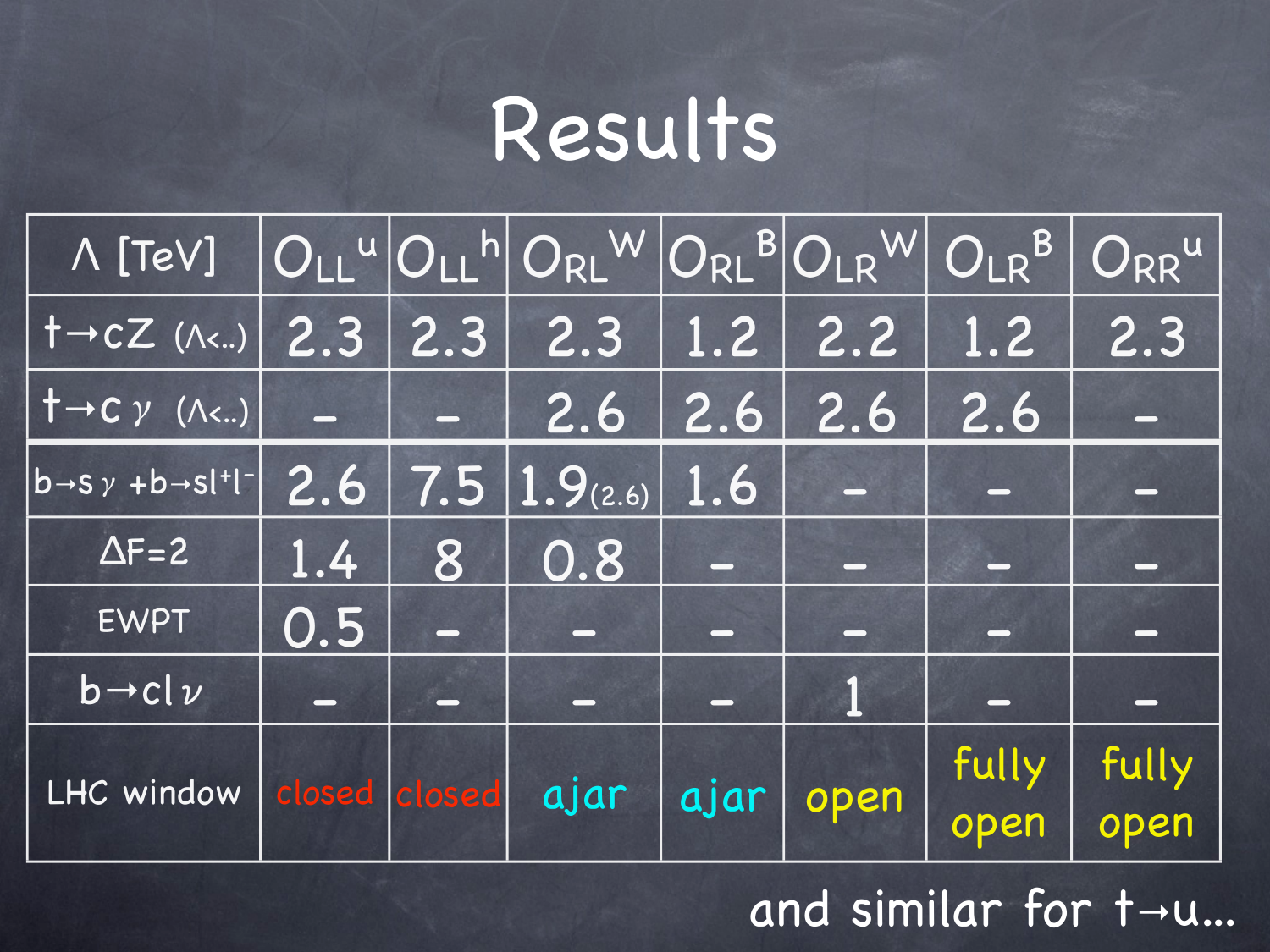### Conclusions

New Physics involved in EWSB may induce new source of flavor violation in top decays

LHC can probe FCNCs top decays up to  $BR - 10^{-4} - 10^{-5}$ 

Present data from B-factories constrain these decays (in some cases beyond LHC reach)

B-factories & the LHC together can probe the nature of NP inducing Top FCNCs